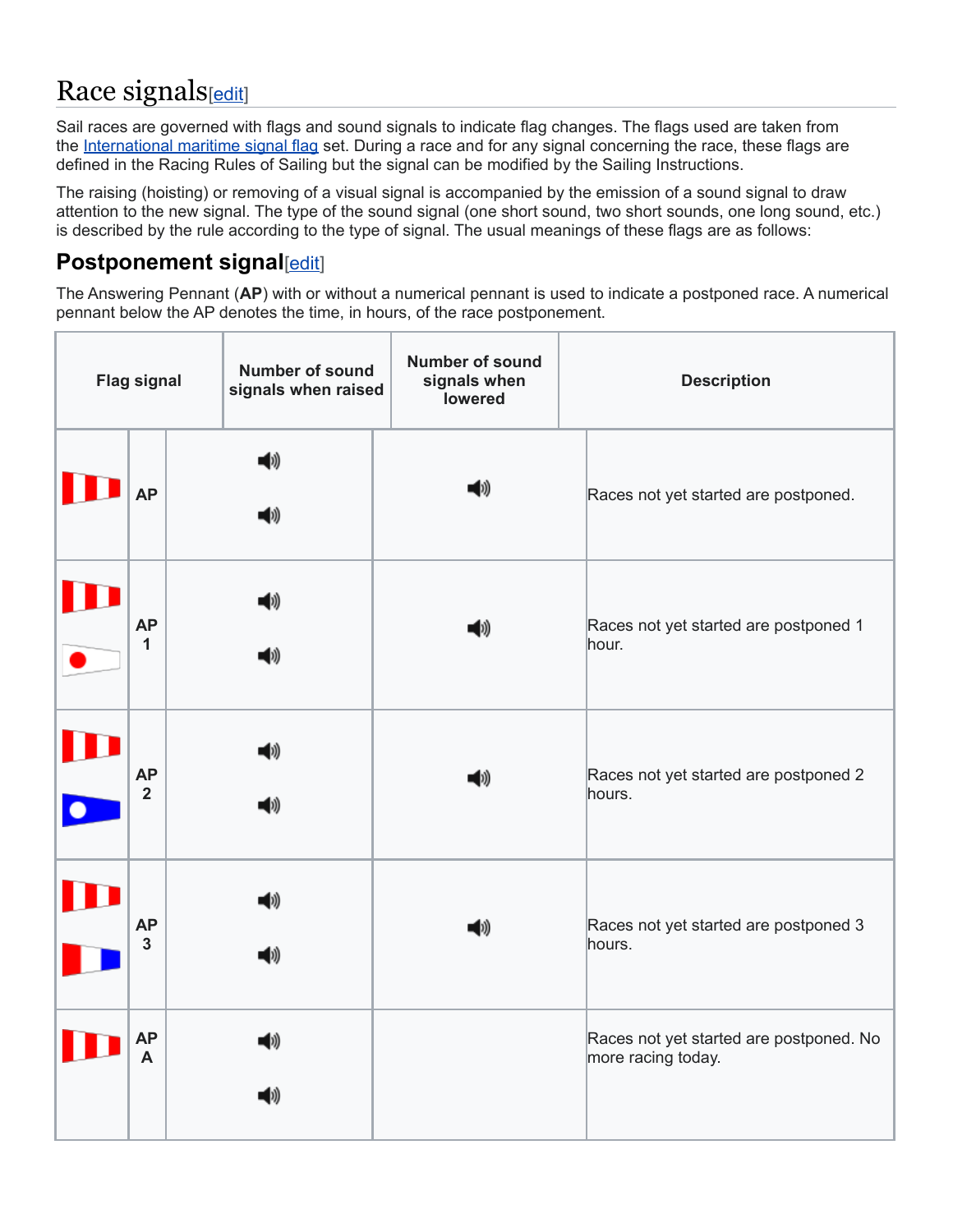| <b>AP</b><br>Н |  | Races not yet started are postponed.<br>More information ashore. |
|----------------|--|------------------------------------------------------------------|

#### **Preparatory signal**[\[edit\]](https://en.wikipedia.org/w/index.php?title=Racing_Rules_of_Sailing&action=edit§ion=4)

These signal flags are used before a race start and most commonly as part of a start sequence/procedure.

| <b>Flag signal</b> |         |  | Number of sound<br>signals when raised |                                                                                                                                                                                                        | <b>Number of sound</b><br>signals when<br><b>lowered</b>                                                                                                                                                                                                                                      | <b>Description</b>                                                                                                                                                                                                       |
|--------------------|---------|--|----------------------------------------|--------------------------------------------------------------------------------------------------------------------------------------------------------------------------------------------------------|-----------------------------------------------------------------------------------------------------------------------------------------------------------------------------------------------------------------------------------------------------------------------------------------------|--------------------------------------------------------------------------------------------------------------------------------------------------------------------------------------------------------------------------|
|                    | P       |  |                                        | O))                                                                                                                                                                                                    | Normal preparatory signal - no starting penalties are in effect. A boat<br>over the line at the start can return through the line or round an end<br>but must keep clear of boats not returning. If they fail to return<br>through the line however they will be scored OCS (on course side). |                                                                                                                                                                                                                          |
|                    |         |  |                                        |                                                                                                                                                                                                        | The Round-an-End Rule 30.1 will be in effect. A boat over the line<br>during the minute before the start must sail to the pre-start side of the<br>line around either end before starting. If they fail to do this they will be<br>scored OCS.                                                |                                                                                                                                                                                                                          |
|                    | Z       |  |                                        | The 20% Penalty Rule 30.2 will be in effect. A boat within the triangle<br>formed by the ends of the line and the first mark during the minute<br>before the start will receive a 20% scoring penalty. |                                                                                                                                                                                                                                                                                               |                                                                                                                                                                                                                          |
|                    | J.<br>Z |  |                                        |                                                                                                                                                                                                        | Both the I flag rule and the $Z$ flag Rule will be in effect during the<br>minute before the start. If they fail to round an end then they will be<br>scored OCS.                                                                                                                             |                                                                                                                                                                                                                          |
|                    |         |  |                                        |                                                                                                                                                                                                        |                                                                                                                                                                                                                                                                                               | The Black Flag Rule 30.3 will be in effect. A boat within the triangle<br>formed by the ends of the line and the first mark during the minute<br>before the start will be disqualified without a hearing. (Renumbered to |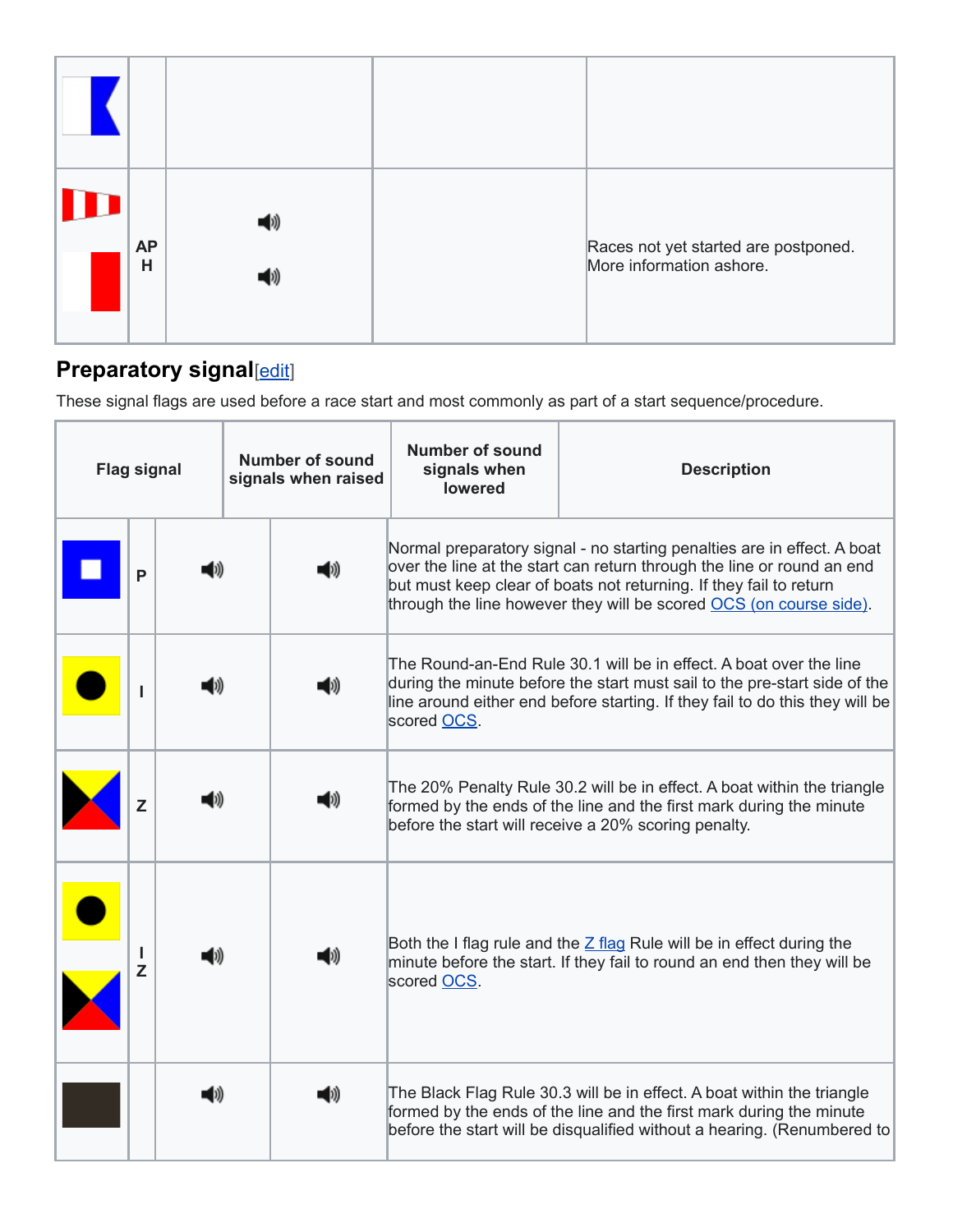|   |     |     | 30.4 in the 2017-2020 edition.)                                                                                                                                                                                                                                                                                                                                                                                                                     |
|---|-----|-----|-----------------------------------------------------------------------------------------------------------------------------------------------------------------------------------------------------------------------------------------------------------------------------------------------------------------------------------------------------------------------------------------------------------------------------------------------------|
| U | D)) | (D) | The U Flag Rule will be in effect. A boat within the triangle formed by<br>the ends of the line and the first mark during the minute before the<br>start will be disqualified without a hearing. If a restart or resail is<br>called, the disqualification is rescinded, unlike the black-flag or Z-flag<br>penalties. (Added to the 2017-2020 edition as rule 30.3; already<br>frequently included in sailing instructions for specific regattas.) |

### **Start signal**[\[edit\]](https://en.wikipedia.org/w/index.php?title=Racing_Rules_of_Sailing&action=edit§ion=5)

These signal flags are used in the pre-start procedure. Class flags can be numeral pennants 1 , 2

and 3 however they can be substituted to avoid confusion with the postponement signals relating to a particular class.

| <b>Flag signal</b> |                     |  | <b>Number of sound</b><br>signals when raised |  | <b>Number of sound</b><br>signals when<br><b>lowered</b> |         | <b>Description</b>                                                                                                                                                |
|--------------------|---------------------|--|-----------------------------------------------|--|----------------------------------------------------------|---------|-------------------------------------------------------------------------------------------------------------------------------------------------------------------|
|                    | 1 <sub>1</sub>      |  |                                               |  |                                                          | raised. | Warning Signal. 5 minutes to race start when class flag                                                                                                           |
|                    | 1<br>$P \uparrow$   |  |                                               |  |                                                          |         | Preparatory signal. 4 minutes to start when P flag raised.<br>Flag P used or if a starting penalty applies I, Z, Black flag<br>or I over Z is used in place of P. |
|                    | 1<br>$P \downarrow$ |  |                                               |  | 41))<br>Long sound                                       |         | Preparatory signal. P flag removed 1 minute before start.<br>Flag P used or if a starting penalty applies I, Z, Black flag<br>or I over Z is used in place of P.  |
|                    | $1 \downarrow$      |  |                                               |  | 1))                                                      |         | Start Signal. Race start when class flag removed.                                                                                                                 |

**Recall signal**[\[edit\]](https://en.wikipedia.org/w/index.php?title=Racing_Rules_of_Sailing&action=edit§ion=6)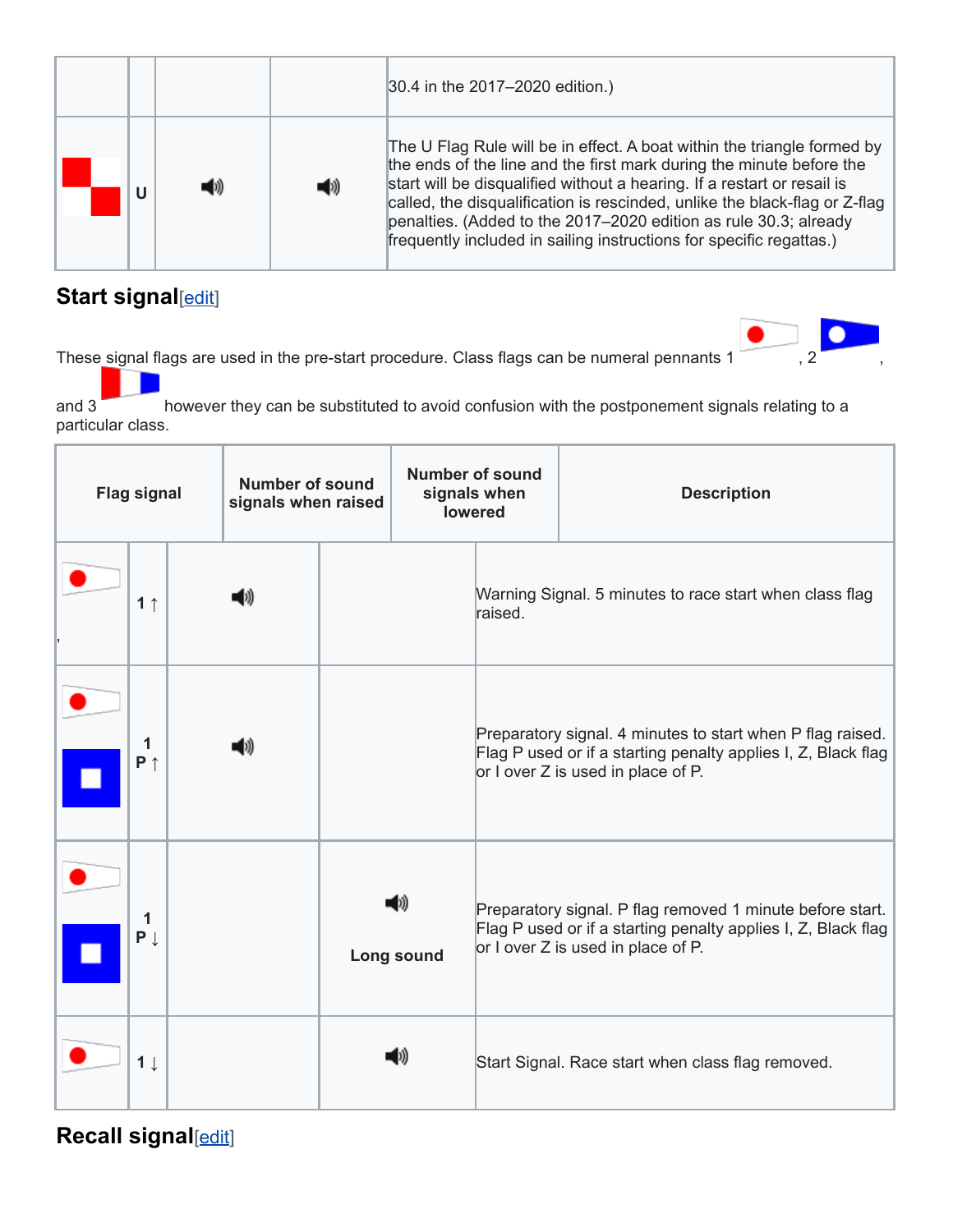| <b>Flag signal</b> |            | Number of sound<br>signals when raised |  | <b>Number of sound</b><br>signals when<br><b>Description</b><br><b>lowered</b> |                                                                                                                                                                                                                                                                                                                                                                                                                                                                                      |  |
|--------------------|------------|----------------------------------------|--|--------------------------------------------------------------------------------|--------------------------------------------------------------------------------------------------------------------------------------------------------------------------------------------------------------------------------------------------------------------------------------------------------------------------------------------------------------------------------------------------------------------------------------------------------------------------------------|--|
|                    | X          |                                        |  |                                                                                | lIndividual recall.<br>One or more boats did not start correctly and must return and do a<br>proper start. The X flag is displayed until the earliest of the<br>following: all boats over the line early have returned correctly, 4<br>minutes from the start or until one minute before the next start.<br>(The sound signal is in addition to the start sound signal)                                                                                                              |  |
|                    | 1st<br>Sub |                                        |  | 41)                                                                            | General recall.<br>All boats are to return and then a new start sequence will begin.<br>Signaled when there are unidentified boats over the line or subject<br>to one of the starting penalties, or there has been an error in the<br>starting procedure. The new warning signal for the recalled class<br>will be made 1 minute after the 1st substitute is removed. (The two<br>sound signals when the first substitute is displayed are in addition<br>to the start sound signal) |  |

## **Course change signal**[\[edit\]](https://en.wikipedia.org/w/index.php?title=Racing_Rules_of_Sailing&action=edit§ion=7)

| <b>Flag signal</b> |   |  | <b>Number of sound</b><br>signals when raised | <b>Number of sound</b><br>signals when<br><b>lowered</b> | <b>Description</b>                                                                                                                                                                                                                                                                                                                                                                                                                                                                                                                                               |
|--------------------|---|--|-----------------------------------------------|----------------------------------------------------------|------------------------------------------------------------------------------------------------------------------------------------------------------------------------------------------------------------------------------------------------------------------------------------------------------------------------------------------------------------------------------------------------------------------------------------------------------------------------------------------------------------------------------------------------------------------|
|                    | S |  |                                               | Shortened Course.<br>lmarks.                             | When displayed at a rounding mark the finish is between the nearby<br>mark and the mast displaying the S flag. When displayed at a line<br>that boats are required to cross at the end of each lap the finish is<br>that line. When displayed at a gate the finish is between the gate                                                                                                                                                                                                                                                                           |
|                    |   |  |                                               | Course Change.                                           | When displayed at a rounding mark, the position of the next mark<br>has been changed. If the direction to the mark has changed it shall<br>be indicated by displaying the new compass bearing or a green<br>triangular flag (or board) for a change to starboard or a red<br>rectangular flag (or board) for a change to port. If the length of the leg<br>has changed then this shall be signalled by displaying a "-" if the leg<br>will shorter or a "+" if the leg will be longer. Repeated sound signals<br>should be made to draw attention to the signal. |

### **Abandonment signal**[\[edit\]](https://en.wikipedia.org/w/index.php?title=Racing_Rules_of_Sailing&action=edit§ion=8)

| <b>Flag signal</b> | <b>Number of sound</b><br>signals when raised | Number of sound<br>signals when<br><b>lowered</b> | <b>Description</b> |
|--------------------|-----------------------------------------------|---------------------------------------------------|--------------------|
|--------------------|-----------------------------------------------|---------------------------------------------------|--------------------|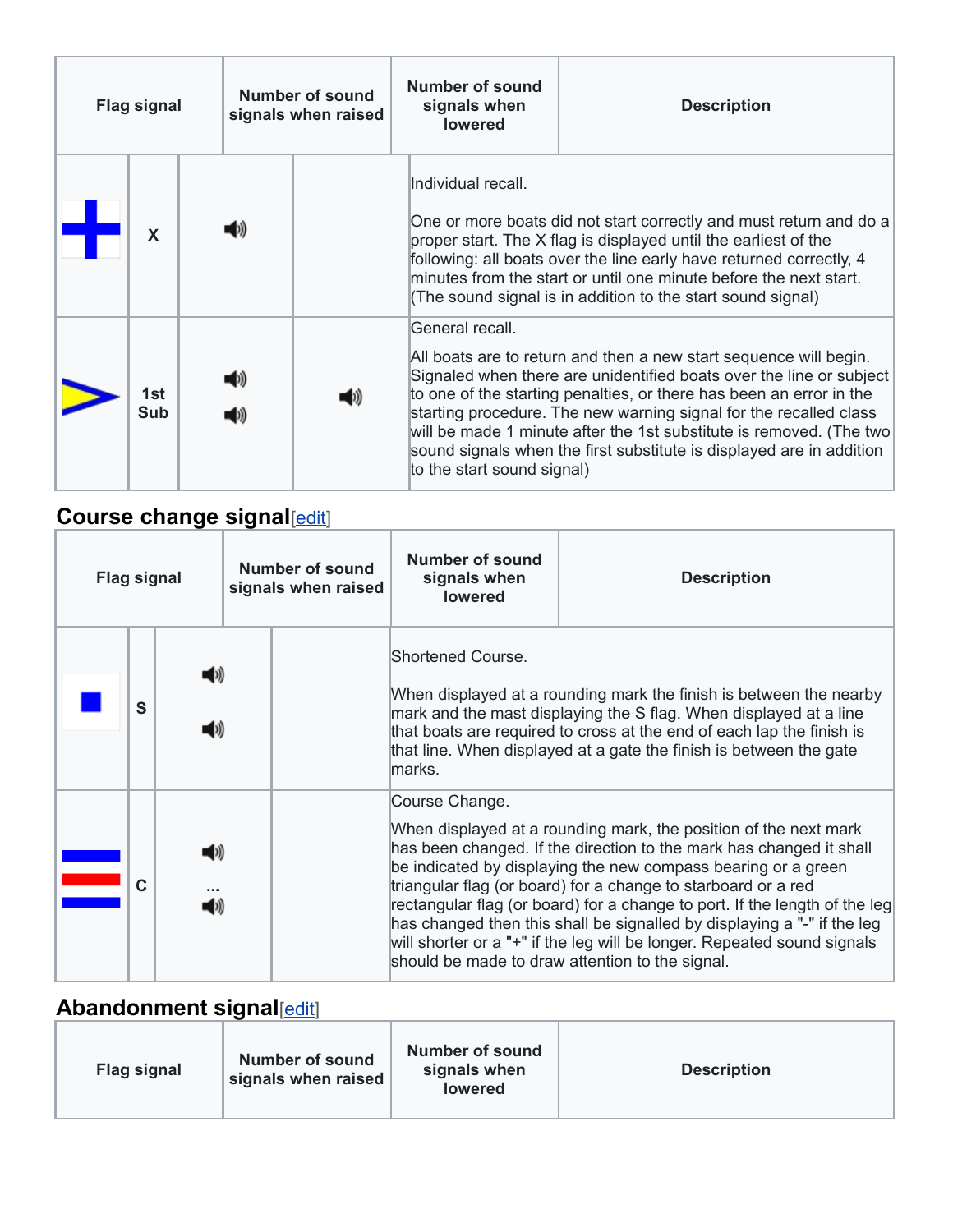| N      | 1»<br>1))<br>41)    | (b)) | All races that have started are abandoned. Return to<br>starting area for a new start. The first warning signal will<br>be made 1 minute after N is removed. |
|--------|---------------------|------|--------------------------------------------------------------------------------------------------------------------------------------------------------------|
| N<br>A | (1))<br>O))<br>(1)) |      | All races are abandoned. No more racing today.                                                                                                               |
| N<br>H | 1))<br>41)          |      | All races are abandoned. More information ashore.                                                                                                            |

## **Other signals**[\[edit\]](https://en.wikipedia.org/w/index.php?title=Racing_Rules_of_Sailing&action=edit§ion=9)

| <b>Flag signal</b> | Number of sound<br>signals when raised | <b>Number of sound</b><br>signals when<br><b>lowered</b> | <b>Description</b>                                                                                                                                            |
|--------------------|----------------------------------------|----------------------------------------------------------|---------------------------------------------------------------------------------------------------------------------------------------------------------------|
|                    |                                        |                                                          | When displayed afloat means: Come within<br>hail or follow this boat.<br>When displayed ashore means: A notice to<br>competitors has been posted.             |
| M                  | (1)                                    |                                                          | Indicates a boat or an object displaying this<br>signal replaces a missing mark.<br>Repeated sound signals should be made to<br>draw attention to the signal. |
| Y                  |                                        |                                                          | All people on board should wear a personal<br>life jacket or personal buoyancy.<br>Indicates a protest if displayed by a<br>competitor during match racing.   |